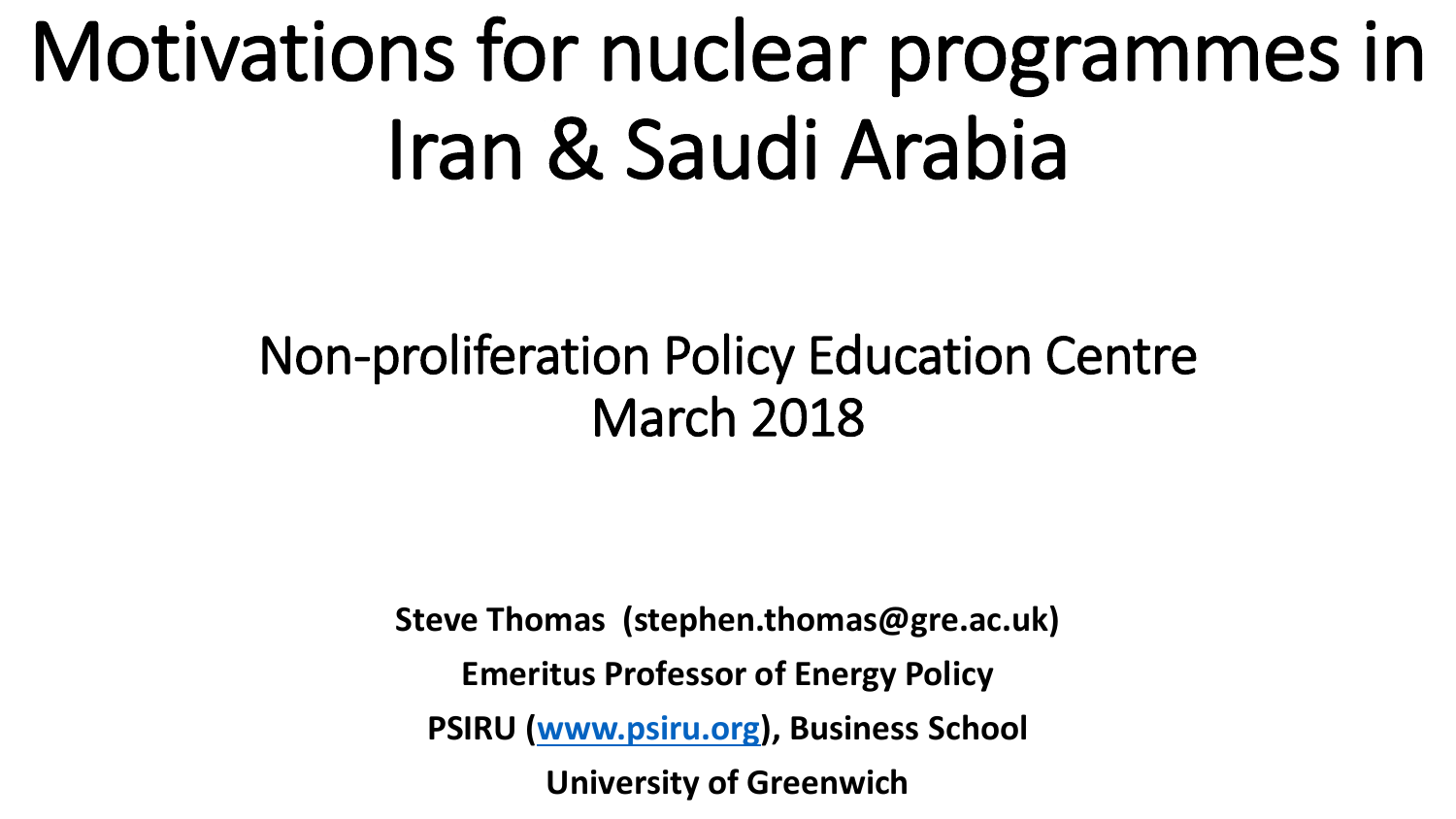## Why order uneconomic nuclear capacity?

- Three main factors that might allow/motivate utilities/countries to order uneconomic nuclear plant
- 1. Lack of financial responsibility falling on the utility. Due to weak regulation in monopoly markets & insulation from the market in competitive systems
- 2. Availability of finance that does not reflect project risk. For example, sovereign loan guarantees, regulatory assurances that costs can be passed through
- 3. Military aspirations. Links to weapons or submarine programmes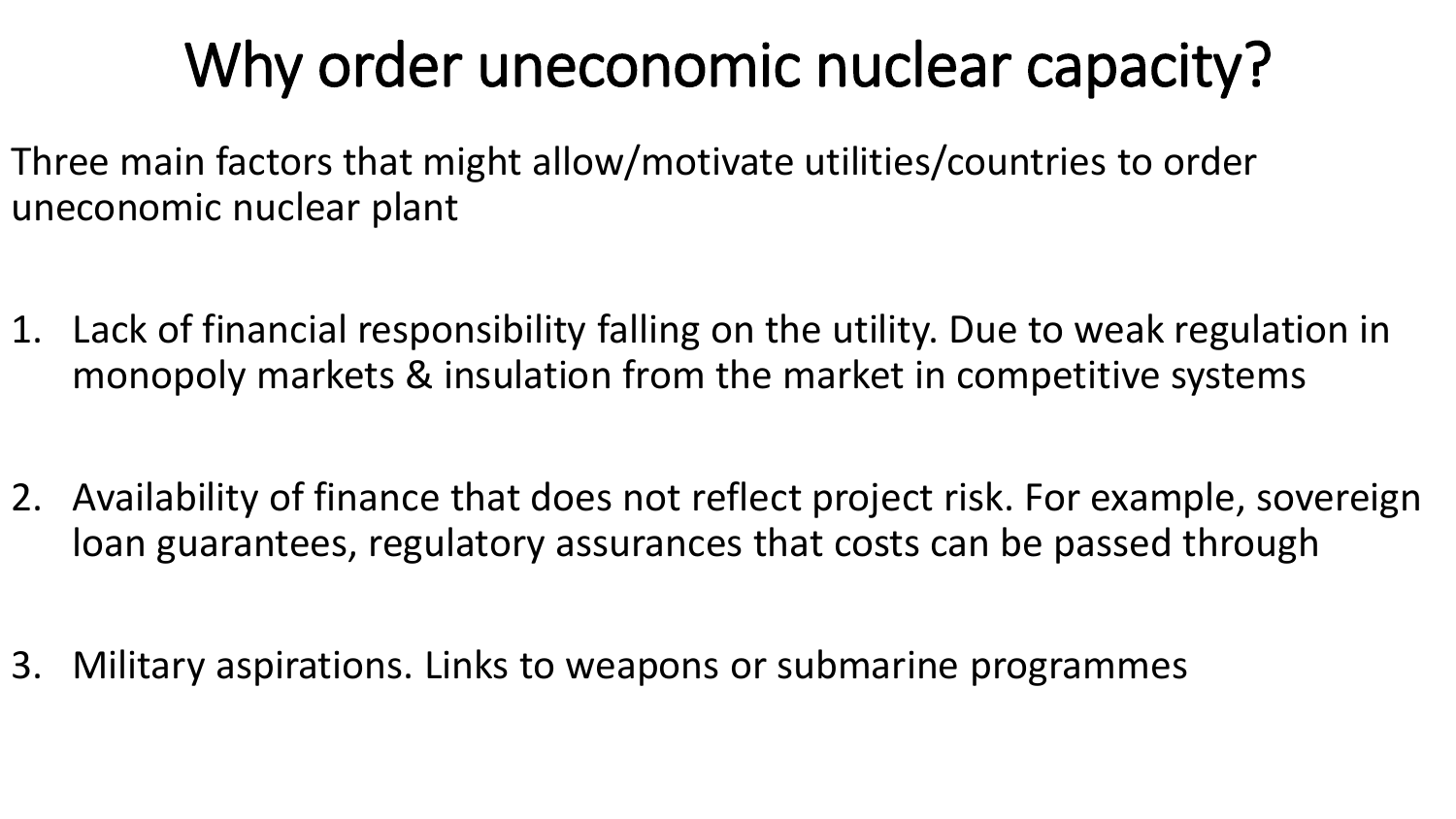### Saudi Arabia: Electricity industry structure

- Sector dominated by state-owned Saudi Electric owning most capacity (74GW, mostly oil & gas) & transmission, distribution & retail
- Demand growing rapidly ~7%
- Electricity and Cogeneration Regulatory Authority (ECRA) exists but not clear how independent it is & what its powers are
- Influential King Abdullah City for Atomic & Renewable Energy (KA-CARE) calling for 41GW of new solar, 17.6GW of new nuclear & 9GW of new wind by 2032. Realistic esp. for nuclear?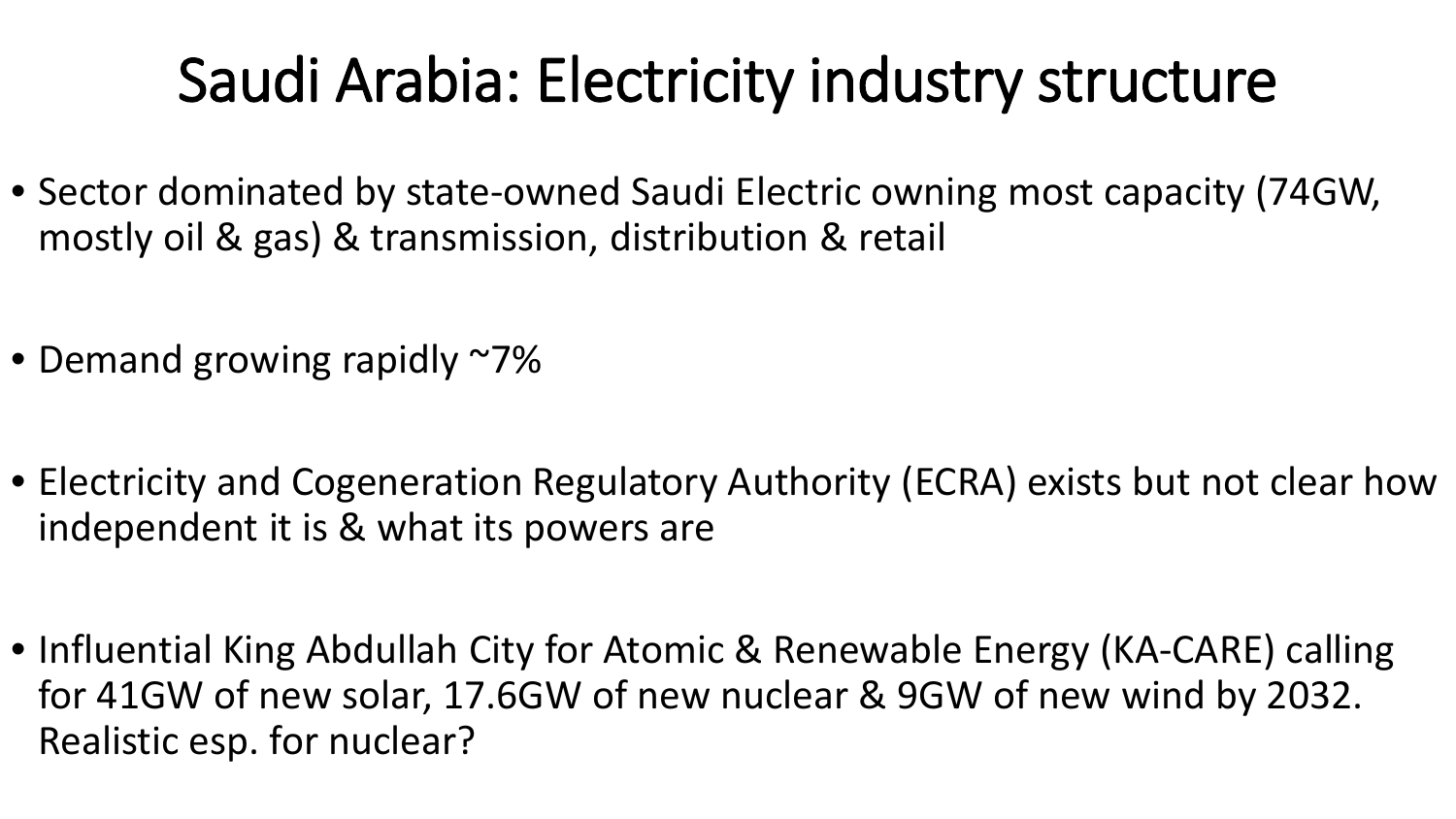### Saudi Arabia: Nuclear programme

- Nuclear programme announced 2009. 2017, RFI for 2 large reactors announced with 5 responses (Rosatom, CNNC, KEPCO, Areva, Westinghouse)
- Supplier to be selected 2018, order placed 2019, first power 2027
- Timetable appears unrealistic but finance shouldn't be a problem
- Also attempts to buy SMRs for desalination, front –runner KEPCO with 'SMART' technology
- Saudi Arabia's policy to build the full fuel cycle (enrichment, reprocessing) raises concerns about proliferation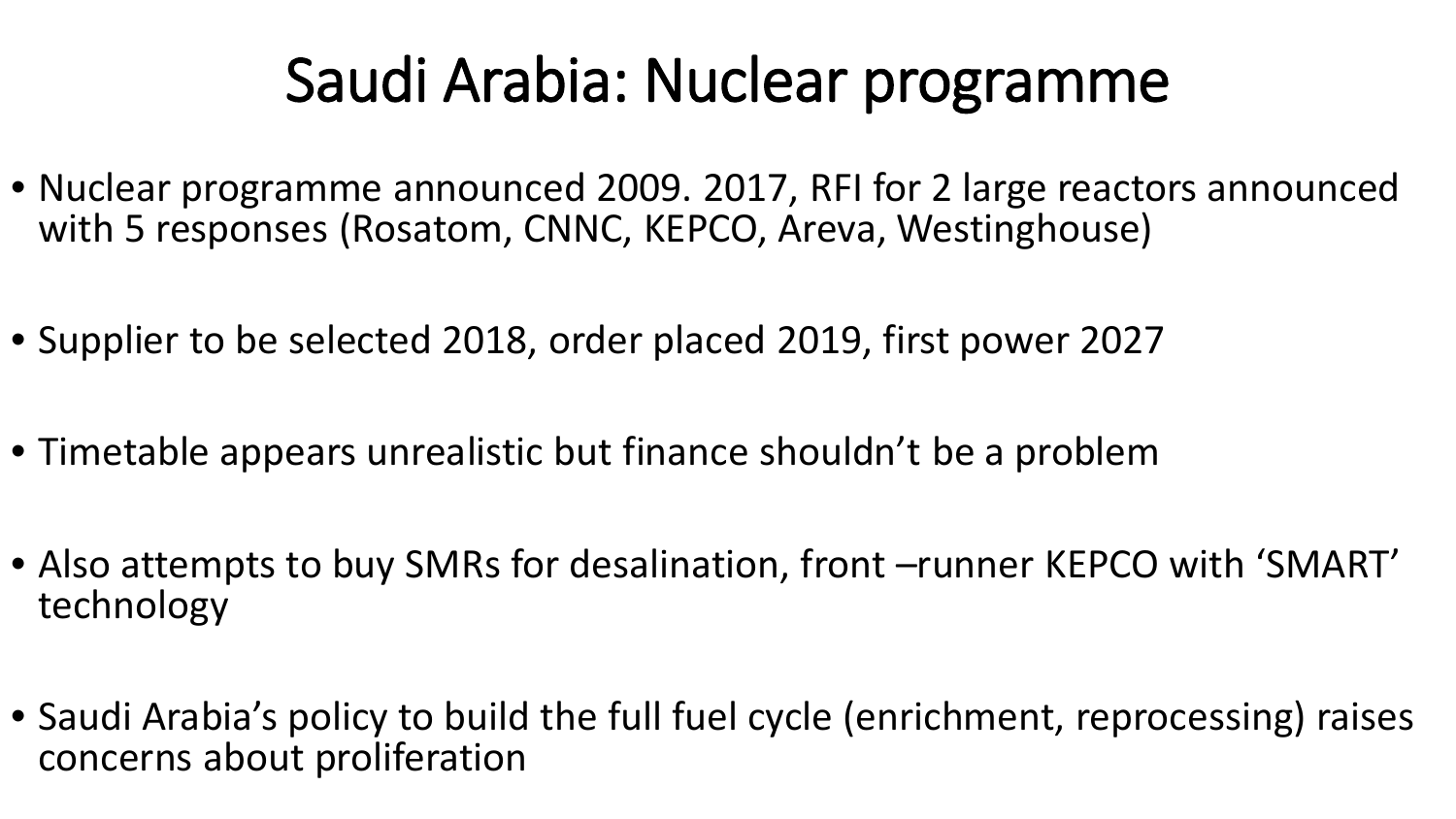#### Iran: Electricity industry structure

- Process of privatisation & liberalisation under way since 2000 but state-owned TAVANIR, vertically integrated, dominates the sector
- About 90% of capacity gas or oil fired
- There is an Iranian Electricity Market but not clear how significant it is
- Iran Electricity Market Regulatory Board (IEMRB) exists but government seems to set prices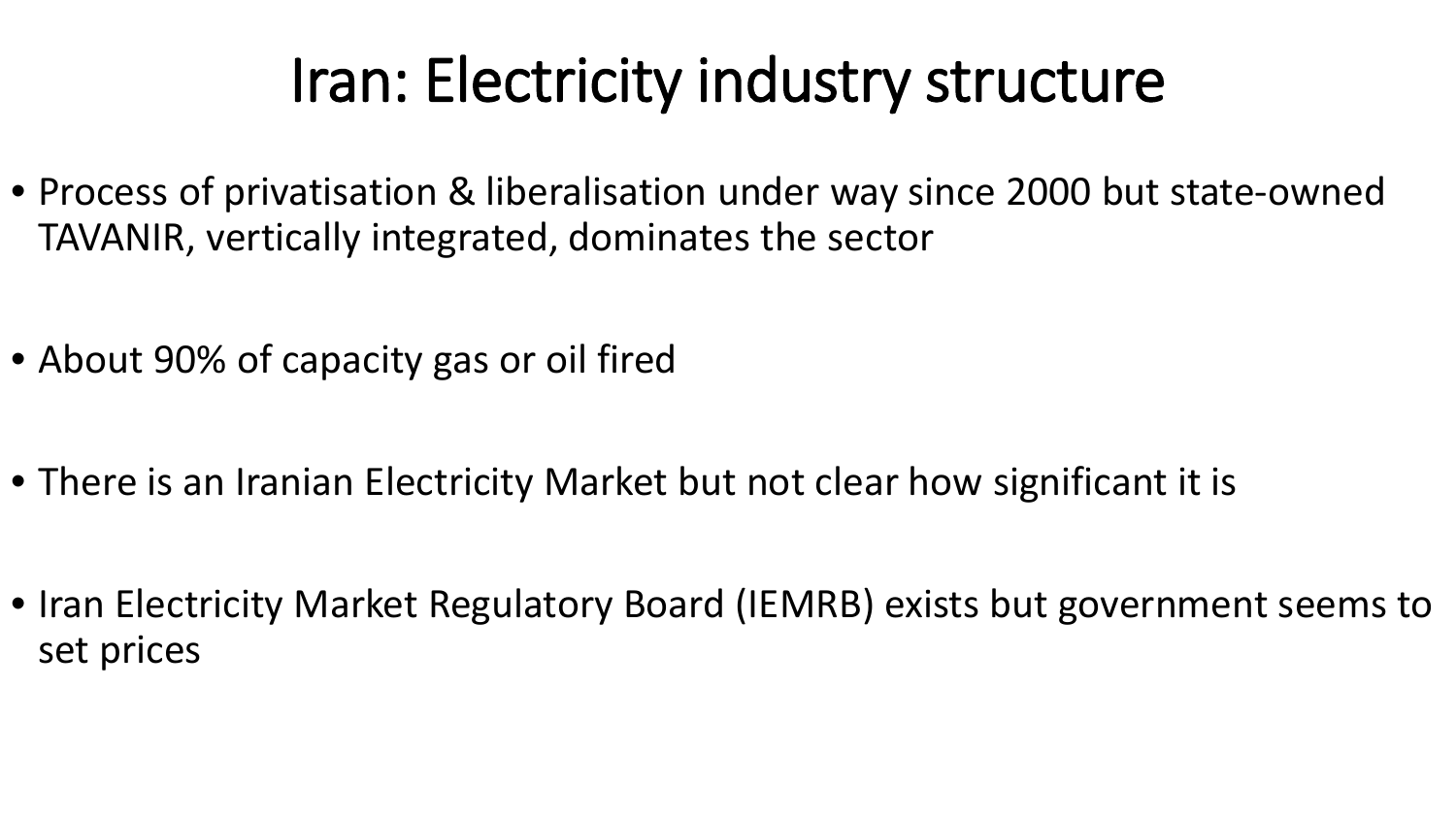#### Iran: Nuclear programme

- Nuclear programme dates back to early 70s when 6 reactors ordered, 4 from Siemens, 2 from Framatome
- After Iranian revolution, work on Framatome reactors abandoned, work on 2 Siemens reactors not started. 2 Siemens reactors (Bushehr) largely complete in 1979 but damaged in Iran-Iraq war
- 1 abandoned & 1 completed by Russia Russian reactor in Siemens containment. Construction re-started 1996 but not complete till 2013. Operation appears highly<br>problematic
- 2014, Iran agreed to buy 2 reactors from Rosatom with an option for 6 more
- Construction start 2019 for 1<sup>st</sup> reactor, 2<sup>nd</sup> 2 years behind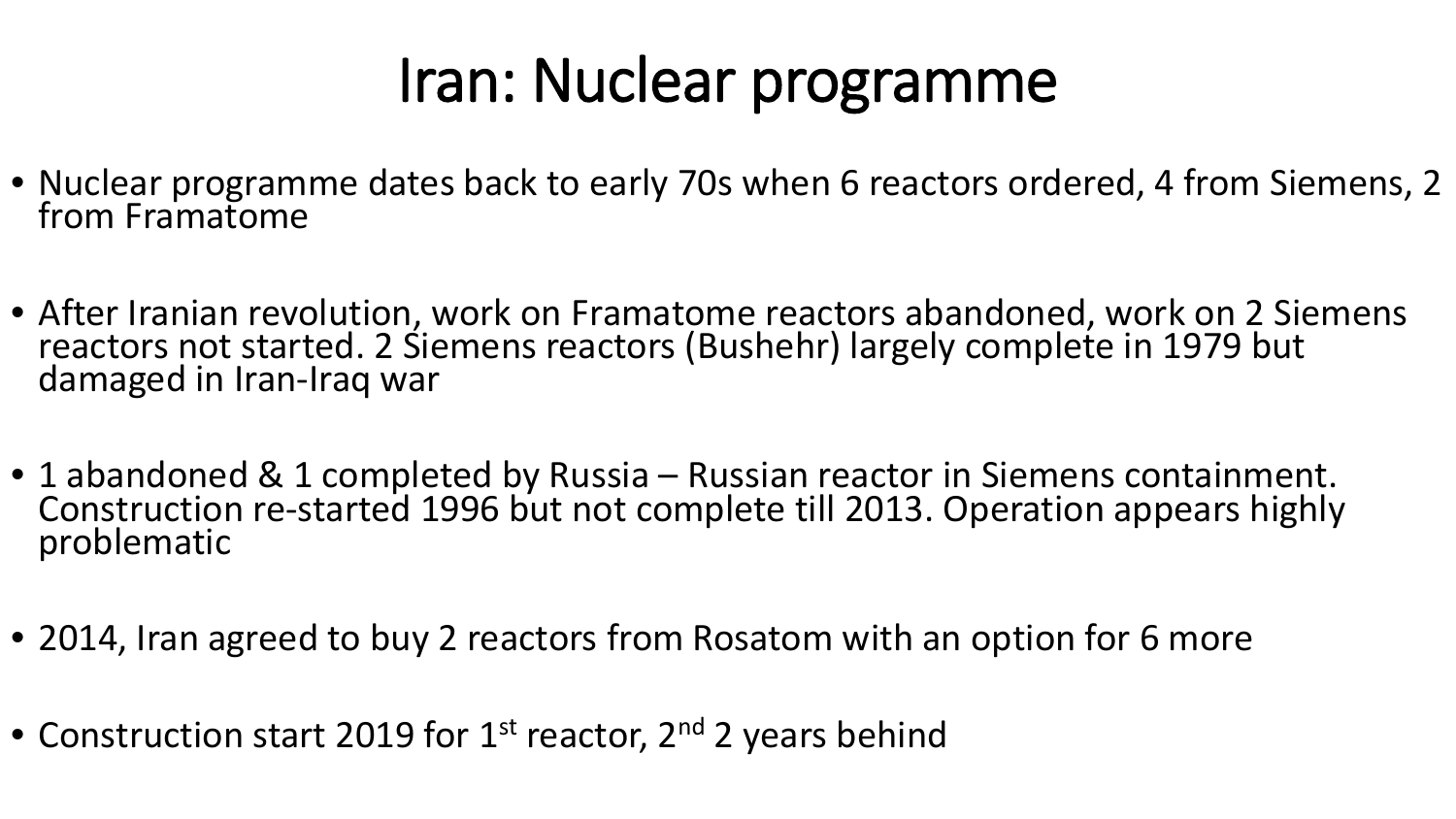### Iran: Finance & military connections

- Low oil price & sanctions restrict Iran's funding capability, likely to need Russian finance
- Iran's enrichment & reprocessing facilities have long led to proliferation concerns